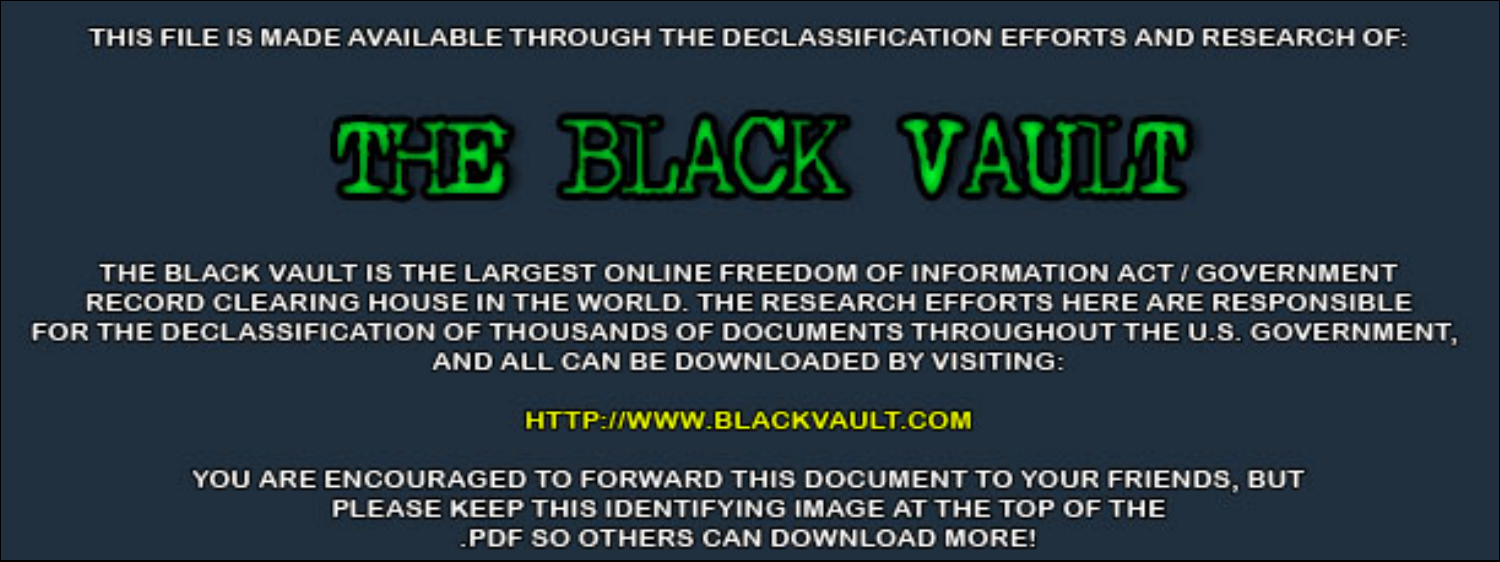**MOR1 DOCID: 602141** 

# APPROVED FOR RELEASE 1994 **CIA HISTORICAL REVIEW PROGRAM**  $\frac{1}{2}$   $\frac{1}{4}$   $\frac{1}{2}$

TITLE: Identifying The Future Threat and the state of the state of the

AUTHOR: Herbert C. Rothenberg  $\mathcal{L}_{\mathcal{L}}$ 

 $\mathbb{R}^2$ 

ر د.<br>د کار خورده استفاده

 $\mathcal{F}^{\mathcal{G}}(\mathcal{A})$ **VOLUME: 12 ISSUE: Fall** . **YEAR: ,1968** 

 $\sim 10^{-10}$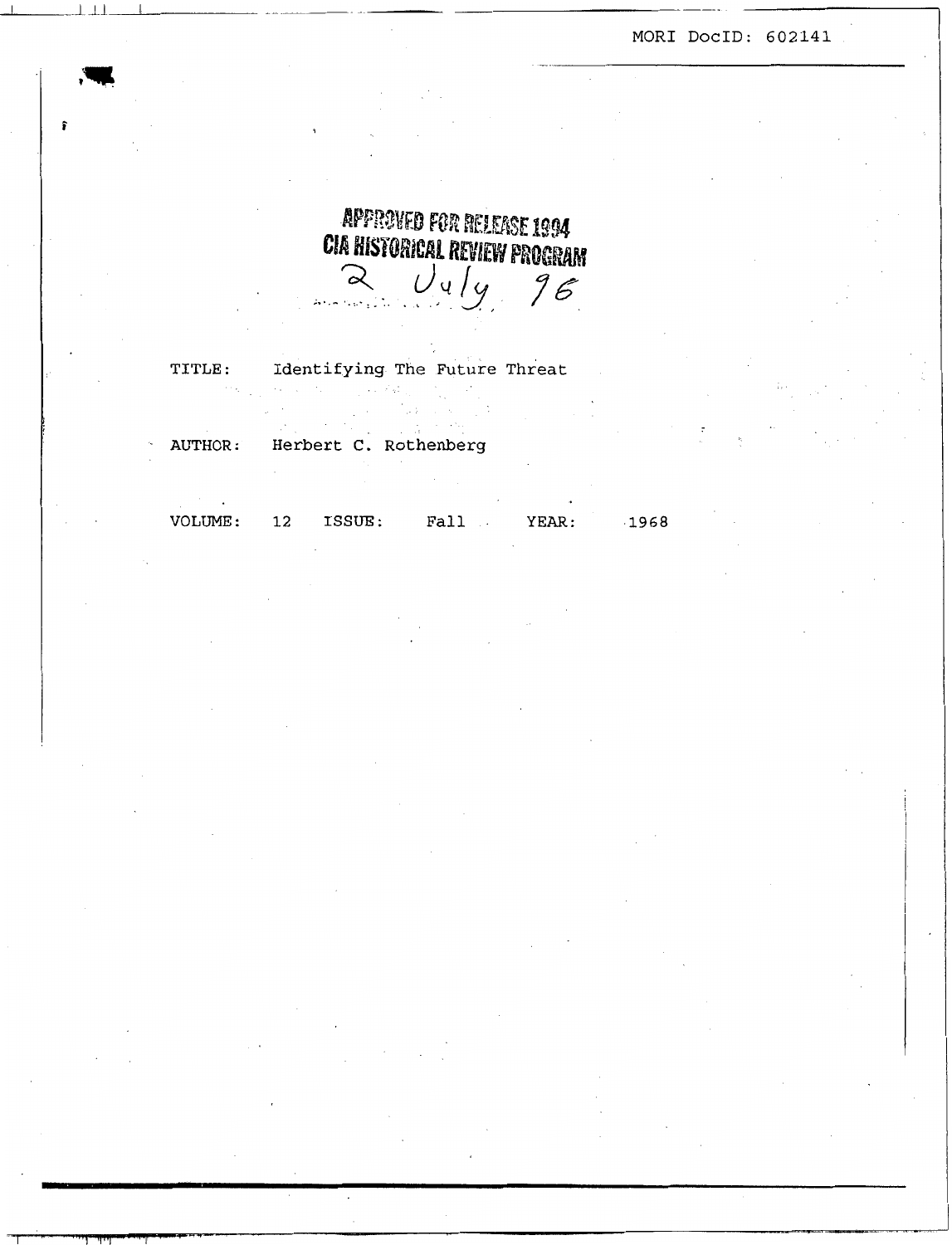

**All** statements of fact, opinion or analysis expressed in Studies in Intelligence are those of the authors. They do not necessarily reflect official positions or views of the Central intelligence Agency or any other **US** Government entity, past or present. Nothing in the contents should be construed **as** asserting or implying US Government endorsement of an article's factual statements and interpretations.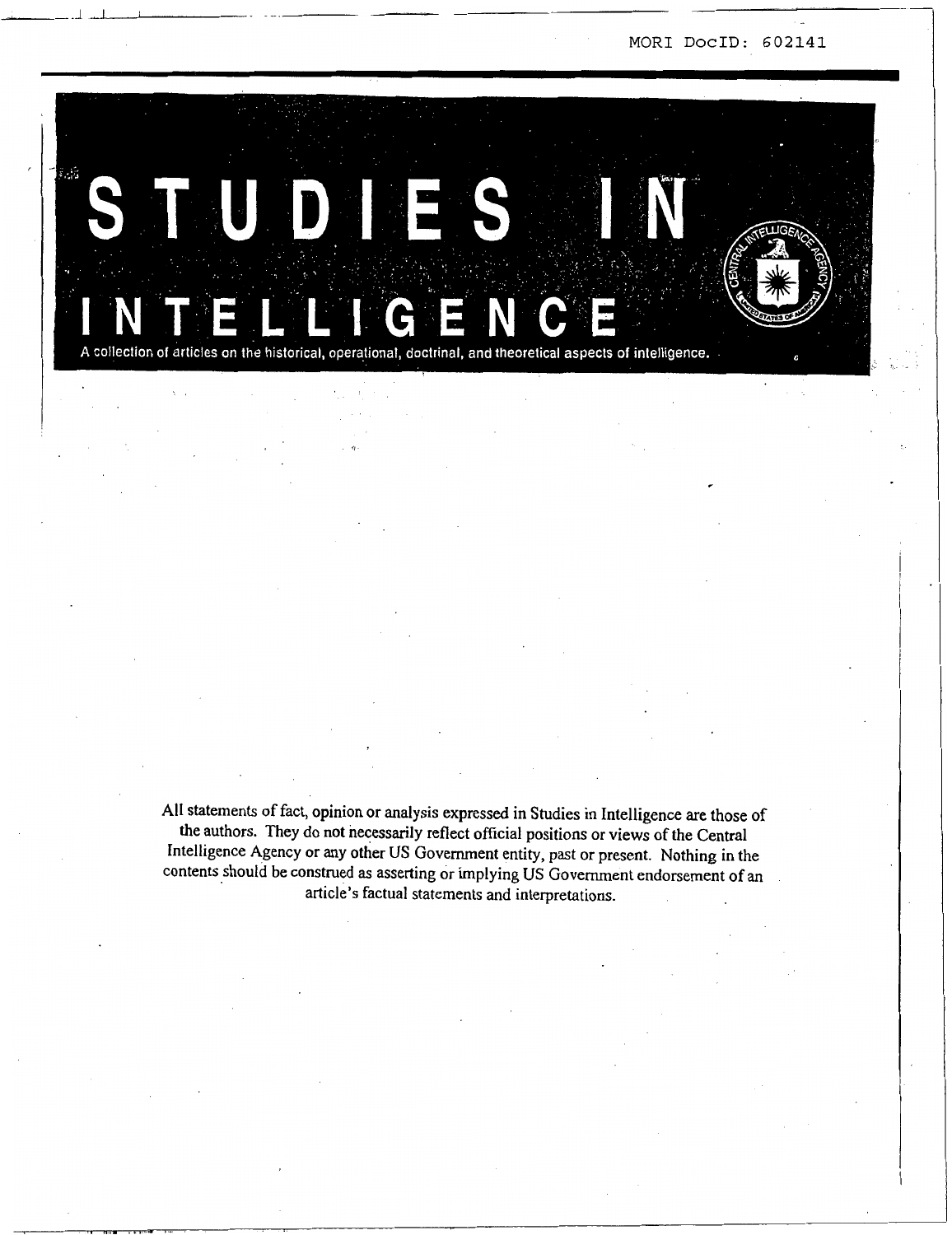**MOR1 DOCID: 602141** 

**I** ..

..

-

*Patterns of basic research as indicators* **of** *possible new enenuj* weapon *systernr.* 

*i* 

# **'DENTIFYING THE FUTURE THREAT**

#### **Eerbert** C. Bothenberg

**Although** threats **to** the **position** or **security** of tbe **United** States indude **all conditions** disruptive of **world peace,** *such* **as political**  instability, hunger, and disease, we shall be concerned here only with threats **of a** predominantly **military** nature **which** derive **imm advances** *in* the physical **sciences and** engineering, and we **shan**  analyze the problem of projecting *such* threats **from** the **reseafch**  done to achieve the advances. Experience of the recent past with complex **modern weapon** systems **has** shown that in **general a period**  Of 10 to 15 **years** is required to bring **a new** system **hm the research**  stage to **utilization.** This is then the outer limit in time of *such*  projection. At the **near** end, minor improvements **which** *can* be effected in periods of *5 years* or less *can* generally be **predicted** by fairly straightforward extrapolation **from** current capabilities. The **critical** period in **our anticipation** of new enemy **weapon** *systems*  therefore **lies** horn **5 to** *15* **years** dead

In order **to** be **useful our** projections **must meet other** criteria besides that of the future time they **span.** The first and foremost requirement is credibility: **our** data base **and** rationale **must** be sound and open to independent verification. Another important require**ment** is for sufficient detail and specificity **to** meet the operational **needs** of the consumer. At **the highest** levels of **policy,** details **on bow** the **projected weapon system** may operate are not **so** important **as** its general characteristics **and** capabilities and *a* fairly precise time **scale.** At **a** somewht **lower level** of management, more detail is required in order **to** make decisions concerning the **allocation** of intelligence **resources to confirm** the **threat and** development **resources to counter it At the researcb and** development level, **finaIIy,**  *even* greater detail is required to enable our **scientists and** engineers to devise specific countermeasures.

Perhaps the most difficult constraint is the **need** to **work with** the **kinds** of information that are obtainable. The availability of information during the development of *a* weapon system follows **a** 

*asfzRFr* **13** 

**I** 

!<br>!

**i**  *i*  !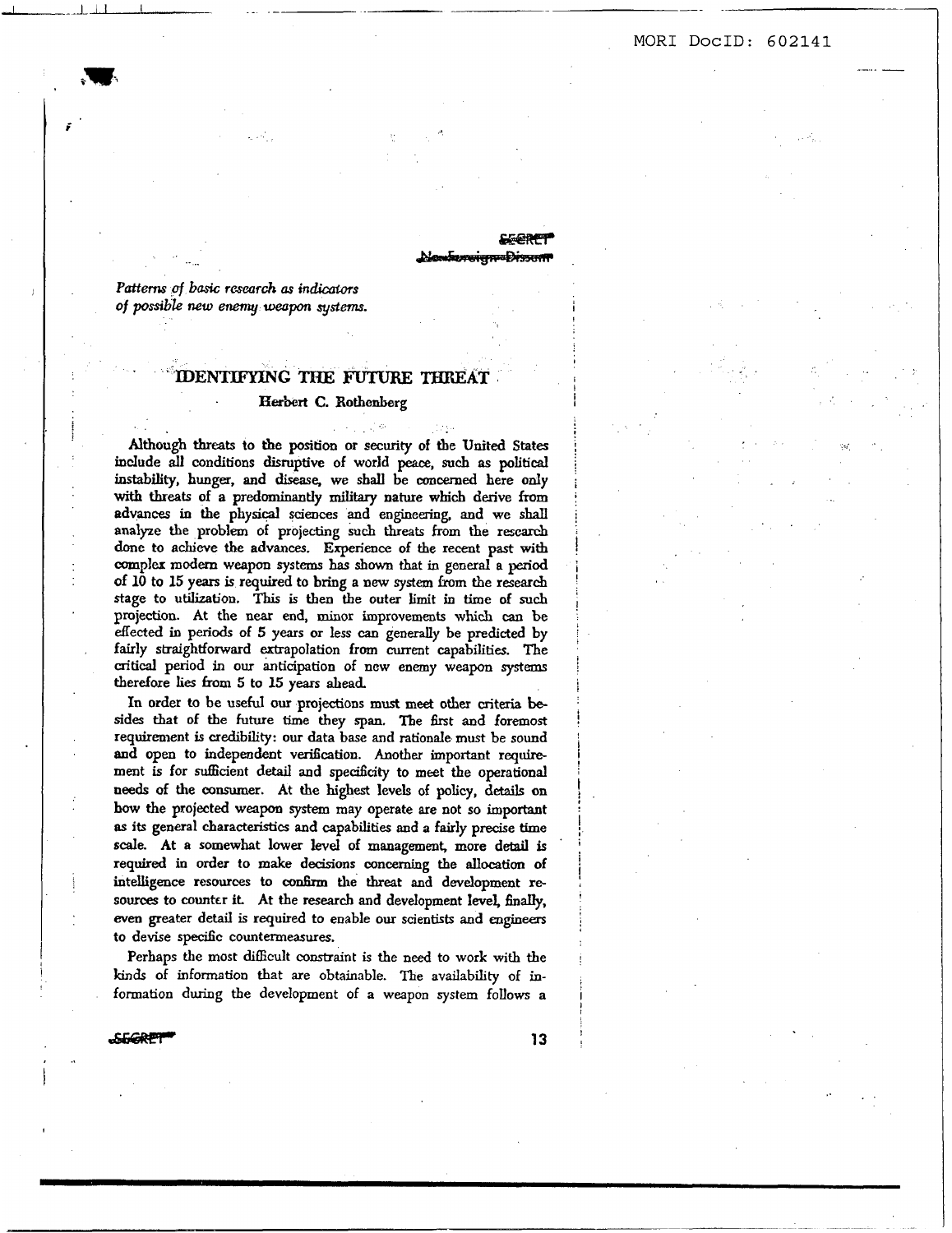.'

- *The* **Future** *Threaf* 

.\_ - LA .LlI..

"bathtub" curve with time: during the early phases publication of **basic** research in the **open** literature is quite common; **then as** the applicability of this work to the weapon *system* becomes more inundate, the publication rate drops **until** information is **almost**  nonexistent; finally, when the test and **evaluation** stage is reached, information can again be obtained through observation and tecbni*cal* coliection. **By this** latter stage, of cours& the **time** available for **taking effecrive** counteraction is short. It is in the **early** research phase, when open publication is still permitted and when **there** *rue still* **10** to **15 years** left in which to take counteraction, that **an**  accurate prediction of the **resuIting** system is both vitally **important**  and extremely difficult.

#### *Inductive and Deductive Methods*

*i* 

**An** obvious approach to *such* prediction is **by induction** or *syn***thesis:** one examines current **R&D** activities, **idenses** advances **they**  are likely to lead to in basic science and technology, and **then**  attempts *to* build up from these advances successively higher levels of development leading to new weapons. In **this** way one goes **from new** phenomena or properties of materials to **new** devices, compe **nents,** subsystems, and finally a complete new weapon **system.** This is a **logical** and necessary method for the projection **of** future threats.

By itself, however, it is m extremely difficult one. **While** it **may**  be possible to *guess* **at** advances in **the** basic sciences that will be made within **a reasonable** *time* ahead-zay the next *5* years**the way** these **advances could** be utilized in the **construction** of new **weapon systems** is a matter of **much** greater **dif€iculty.** Each basic advance can proliferate into many different applications, and to identify **the** most likely **ones demands** both knowledge of **a vast** number of applied scientific **and** technological felds and a great imagination **and** inventiveness. This is not to say that the approach should **be discarded; the** weapon systems that may emerge **from** new **scientific**  advances are precisely the **ones most** likely to surprise **us..** It re**quires,** however, that we learn how to handle problems having such uncertainty in data and so many different possible directions of development. Both the **mathematical** techniques **and** the intelligence **sources** needed will **have** to have considerable more study than **has**  tbus far been applied to them.

The second possible method of attack *is* the deductive. It **proceeds**  from **the** postulation of possible or desirable objectives, in the eyes

 $14$ 

**1 i**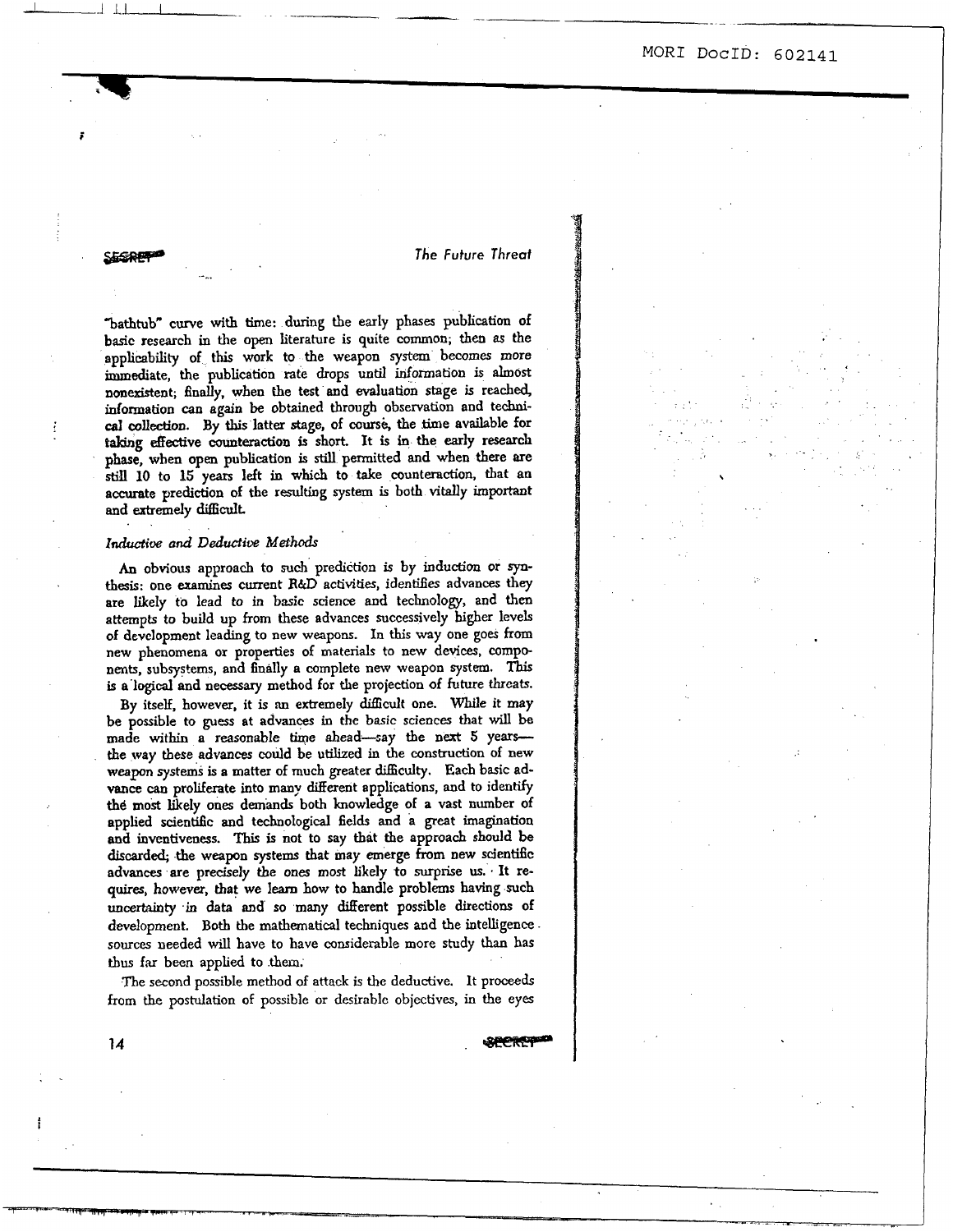,. ,

,. ..

..

# *The Future Thred*

**SECRET** 

j **i**  i. **I I**  i *i* 

**I** 

I

i.

of the enemy, to the weapon *systems,* subsystems, mmponents, **devices,**  and basic **R&D** required to reach those objectives. This approach **has** the advantage that once a potential system **has** been **identiGed** the determination of its pyramid of rquired supporting activities **is a more easily** soluble problem than the reverse. Problems of **this na**ture have been attacked with some success, notably for purposes of industrial planning. The procedure requires that at each descending level of complexity decisions be made as to the appropriateness of *each* of **the** possible **means of building up to that** level. **When** *\$ere*  **are** many different levels of complexity. **as** in *B* modern weapon *system,*  **the number** of **decisions** and appropriateness factors becomes *exceed*ingly large. **They** are manageable, however, by **modan** mathematical techniques, and in principle this procedure can be used to identify and label **all** the scientific and technological activities that **would**  be required to *carry* out the whole development program.

**Since** the number of potential threats that could be postulated is very large, it is desirable to assign priorities among them in order to concentrate analysis on the most likely. Tbis *can* be done *on*  the **basis** of probable **mission** requirements **as seen** by **the** government of the country in question, say the USSR. Most broadly, one must determine **Grst** what the Soviet leaders believe the world looks like now and will **look** like **10** to **u)** years in the future, then project **missions** which they might consider required to further their po**litical,** ideological, *sbaal,* **economic,** and military objectives, then derive systems for tbe accomplishment of these **missions,** including weapon systems for **military missions. This** process provides **a set**  of reasonable criteria for an initial assignment of priorities. It does not constitute a **means** of making final judgments *8s* to the probability that **a** threat will actually be developed.

*A0* altemative **means** of identifying potential threats for deductive purposes is to determine what the military posture and capabilities of the United States will be in the period under consideration. One may then propose that any Soviet system, defensive or offensive, *ca*pable of degrading our planned **military** capabilities would constitute a threat The assignment of priorities among the **systems so** identiSed *can* **now** proceed on the **basis** of **a** priori probability or, **as** above, according to how they appear to fit in **with** Soviet philosophy or needs.

#### SECRET-

**15**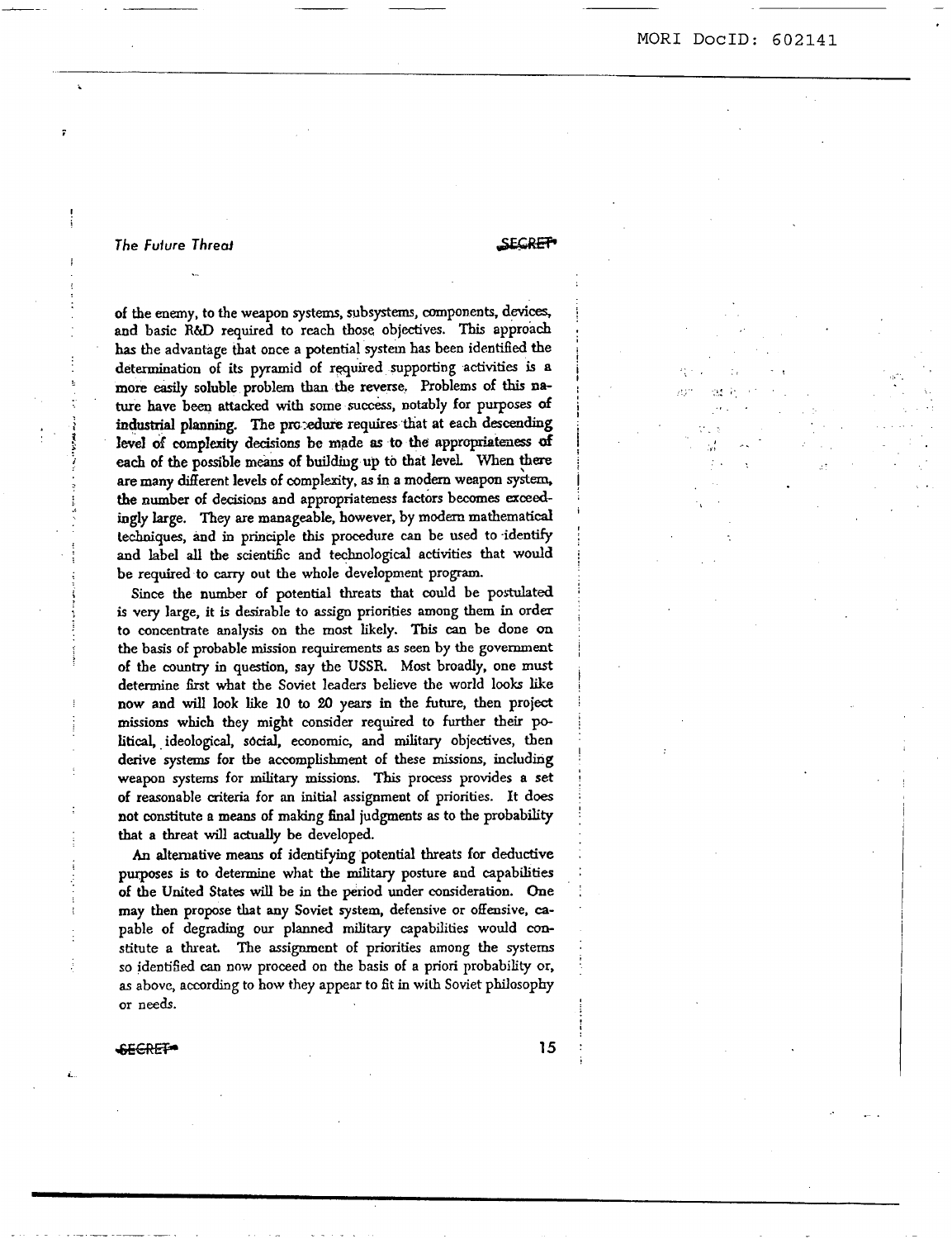*The Future Threai* 

## SEGRPT

#### **ProbLms** of *Induction*

..

Let us return for a more detailed discussion and comparison of the two proposed methods. **In** the inductive approach the starting point **was** a large **number** of scientific and technological advances postulated to have arisen out of essentially undirected research. At least it is assumed that the reasons for engaging **m this** research are irrelevant to **my weapon** system that might be based **on** the **advances.**  Addressing oneself to these advances with ingenuity, inventiveness, and **n** broad familiarity witb the **state** of the **art,** one attempts **to**  apply **them** through-various levels of **4ncreasing** compledty **to** create **a new weapon** system. **Four such** levels *can* be **distinguished:** *crea***tion** of **new** devices or materials capable of performing either **new**  functions or old ones significantly better; the combination of these devices or materials into components which perform more complex **functions;** the assembling of such components **into** subsystems, *each*  of which contributes some major independent activity **to** the overall performance of the projected weapon system; finally this system itself, performing the mission assigned to it.

Since we are presupposing that the initial scientific and technological advances were made without the motivation of specilic projected ap **plications, there** is no **certain** way of deciding in which of the **many**  possible ways they might actually be applied to create new devices. Clearly, even inventing the various possible devices on the basis of a scientific advance **which** has not yet occurred is a *very* difficult step. Further, each of these possible devices might be used in many different combinations with other new or old devices **to** yield components with advanced or considerably different capabilities **than'**  previously available. And these components, again, could be **as**sembled in various ways into subsystems **with** different capabilities. The cbaracteristics of the ultimate system *can* **then** vary enomousIy, depending on the **choices** made all along **this** complex path.

There *are* **various** ways to **try to** thread this maze. One **could**  give *each* alternative **an equal** probability and use **statistical** pro*cedures* such **as** the "random walk" or 'Monte Carlo" methods **which hzve** proved useful in similar problems. Or one could use something like the **PERT** technique which **has** been *successfuIly* applied to systems development and management.<sup>1</sup> These approaches are being

**'The** Program Eduatioq **and** Review **Technique, developed** for **the Polaris miaiIe pmgram. performs a** probabilistic analysis on unccrtaio input data **and time relatiopships and calculates the** pmbabililiks **for** time **or axt** factors in **a**  complete project.

**16** ?!i?eRw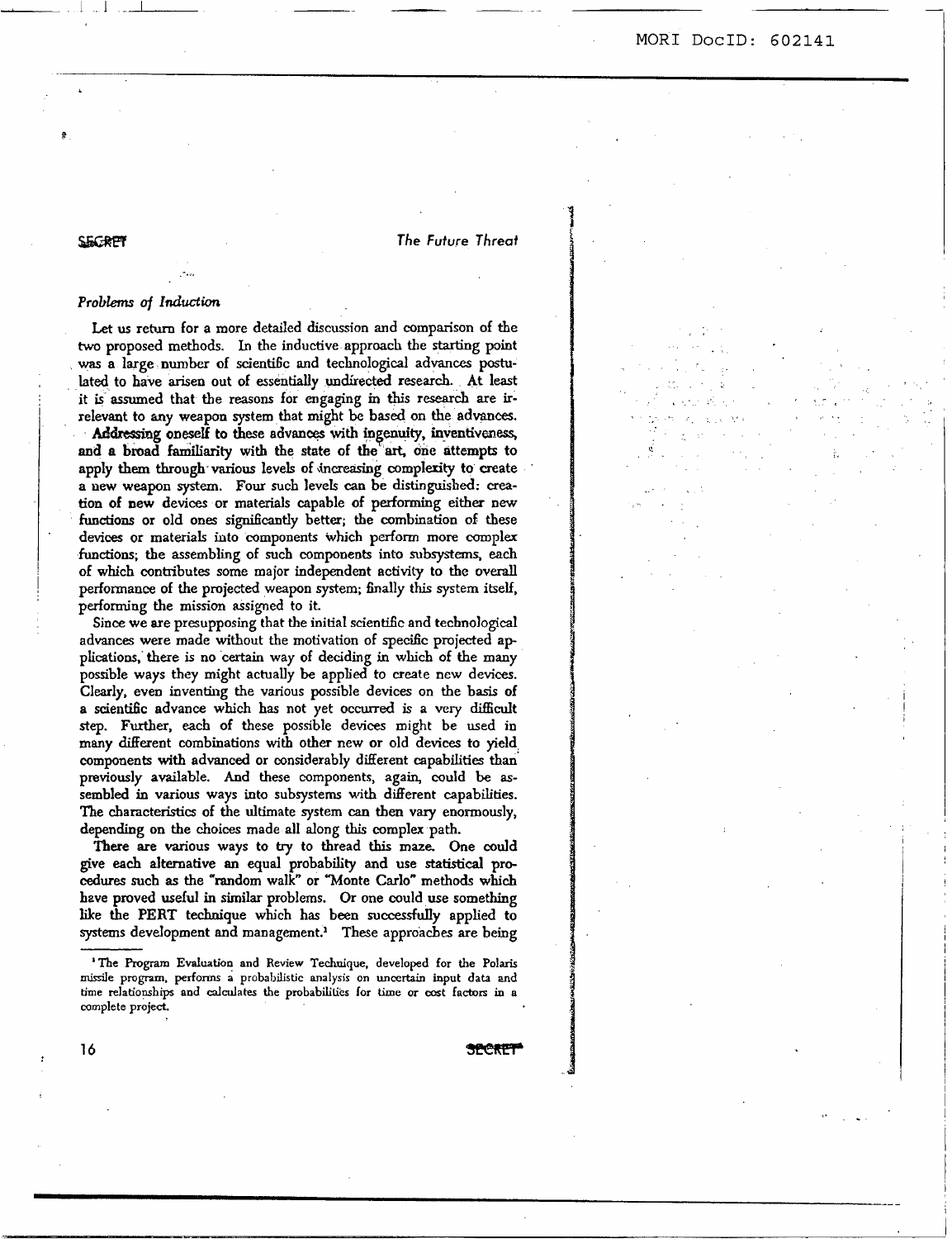$\mathcal{L}(\mathcal{A})$  $\mathfrak{S}$  , and  $\mathfrak{S}$  . The set of  $\mathfrak{S}$ 

 $\mathbf{r} = \mathbf{r}_\mathrm{max}$ 

#### *The Fufure* **Threat**

. ..-

ت میں تصدیق سے استعمال اللہ الثانی میں تصد

*=e* 

! I

!

examined, but it appears that a major simplification of the problem would result **from** an initial exercise of judgment in assigning probability weigbtings to the various alternatives at each level *in* the hierarchy.

Despite these major diBculties with the inductive approach, it *can*  provide one with a view of totally **new** weapon *syitems* that might arise **from scimtiilc** and **technological advances** made during the *aut* **sewend yeari-fhreats of which the present-day** state **of science**  and technology is not an adequate base for prediction. The product 'of the inductive npproach would be a set of predictions of develop mentd activities based **on** the probable **uses** of the postulated scien**ti6c advances.** A number of different templates of *such* developmental activities would. be produced, and actual **octivities** subsequently observed would be **compared** with these templates in order to determine which of the several possible paths through the *systems* **de**  velopment maze the **USSR** had **chosen.** 

We have passed rather casually over the matter of identifying the scientific and technological advances likely to *occur* **in** the next few **years.** Certainly precise identification of tbe details of **an** advarice would presuppose sufficient howledge to effect the advance **immedi**ately, something of a self-contradiction. It appears, however, that the general nature of the advances in any Geld of science can probably be foreseen through the use of such criteria as the current activity in the field, the need for **a** solution to particular problems, the absence of any fundamental laws prohibiting **an** advance, **and**  the like. Consultation with **scientists** and engineers active in the various fields probably constitutes the best method of identifying the likely advances. Several groups concerned with technological forecasting have engaged in such consultations **and** manipulated the results in various **ways** trying to achieve some degree of unanimity among the expert consultants.

While **this** approach *is* the most promising one for the prediction of scienti6c/technological advances, there **is one** major pitfall **that** must be taken into account in **using as** one of the criteria for *en* **area** of probable advance the level of activity in that area. Since scientific research **is** largely supported by government **funds,** decisions by government administrators determine to a large extent **the** level of **research** activity in any *area;* and the decisions of these administraton are frequently weighted heavily toward areas considered important to particular objectives rather than **having** intrinsic importance in

**exercise 17** 

I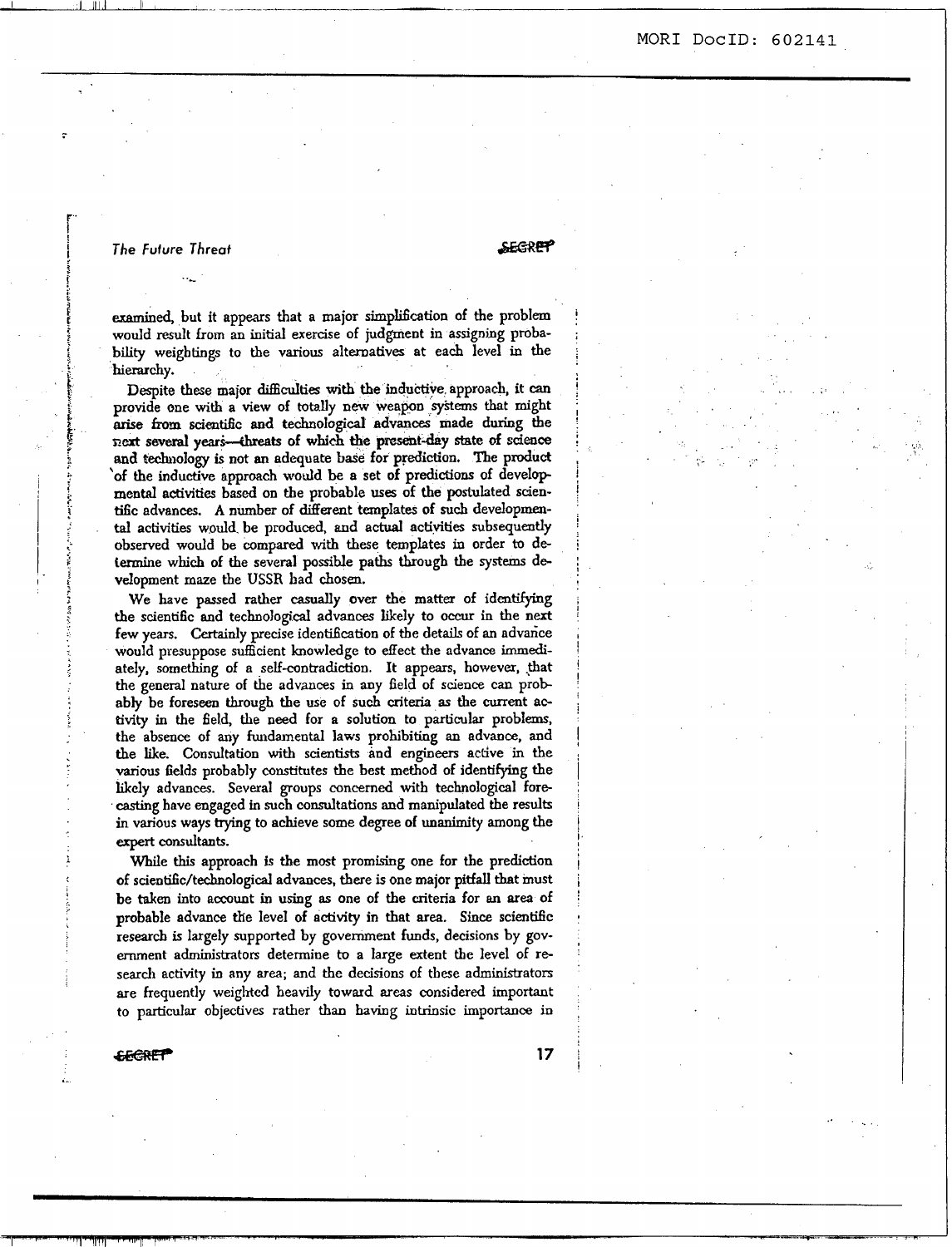*The future Threaf* 

the scientific field. The inductive approach is **thus** contaminated by **a** priori decisions which must be analyzed deductively.

#### **Problems** of *Dedtcction*

~.

**SEGREP** 

**In contrast** to the inductive approach **which works** its way **up** horn the simplest elements to the full complex system, the deductive approach requires the *i*sstudiation of the full-blown weapon system and proach requires the unrit down to the individual advance in science **then attempts to work down to-the individual advances in science or** technology *~eeiled* to **achieve** it. **Atthough** it **is** in principle **possible to** *start* with a **list** of **all** conceivable **weapon** system^ and **analyze each of** these **into** the **required subassemblies and** elementary **advances, this would require an enormous expenditure d manpower**  and time. **We** pointed out above how the list *can* be **narrowed** by **giving** *6rst* consideration **to** systems designed to **perfom** various alternative missions contributing to **the** achievanent of Soviet **goals.**  Each **of** these **systems** *can* then be **analyzed** into pmogressively simpler component levels **until** the elementary **R&J3 requirements are** idm**tL6ed..** 

At *each* level in **this** procedural sequence the various alternatives **must** be examined and **ranked** in terms of desirability, **feasibility,** *cost,*  etc **In other** words, **a series** of criteria **for** selection **among** the alternatives must be established. One **thus** anives **at a matrix** of **al**ternatives versus criteria for each of the levels. The over-all pro**cedure,** commody **and** understandably referred to **as a** "decision tree," is **fairIy** widely **used** for developmental planning. **In** adapting it **for** use in the intelligence field, however, there **are** a **number of prob**lems to be solved.

The first problem is that the intelligence **user** is not planning **a**  development pmgram **for** himself but attempting to determine what **the Soviets** bave done. Hence it becomes **neceSSary** for **him to** think **at all** times like a **Soviet** planner. This *requires* that the historical **and** cuhral.backgrounds of **the Soviet** planners be incorporated into the **decision** matrix; they wiU **show** up **particularly in the** criteria **used for evaluation.**  From the mutually more into the method of the same of the same of the same of the same of the solved. The first problem is that the intelligence user is not planning a development program for himself but attempting to dete

A second problem is to determine **the** extent to **which** *such* a logical and carefulIy worked out decision **process** is applicabIe **to Sp**  viet planning. The primary reason for using the procedure in plan**ning** is that when the number of factors entering into **a** dccision becomes **larger than 25** to *50* it is **almost impossible for one individual to make a** knowledgeable decision. **Since** a major weapon system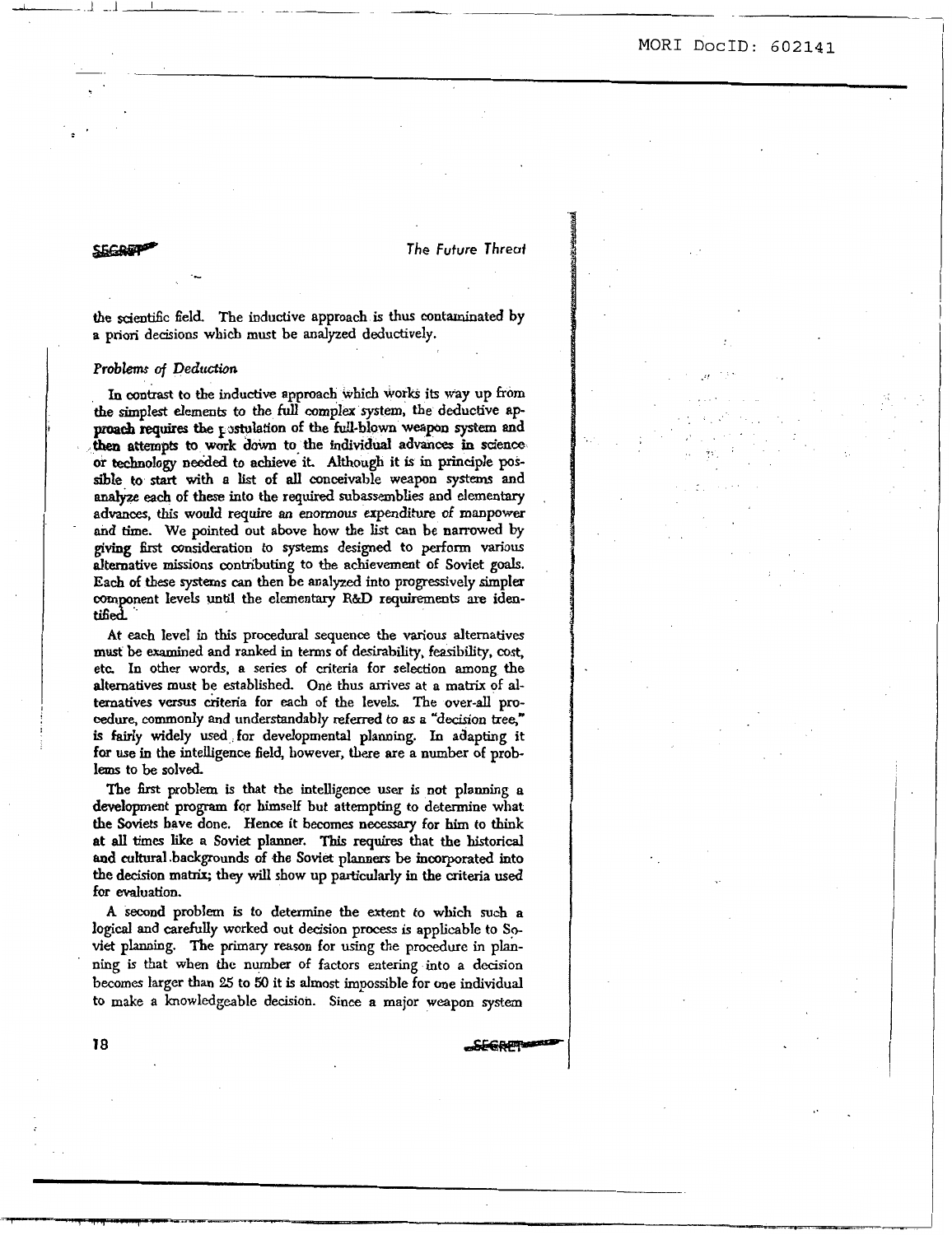#### **MOR1 DocID: 602141** ,

# *.The* **Future** *Threat*

**i** 

**SEGGARET** 

**I**  ! *i* 

!

**I** 

!

contains some **millions** of such factors, knowledgeable **decisions** about it **are** impossible unless **assistance** of some **sort** is provided. The de **cision** tree provides this assistance by breaking **down** tbe complex probIem into **a number** of decisions *each* small enough to be made knowledgeably, keeping account of all such decisions, factoring in thcjr relative weight, **and summing them all** up. It is *clear,* **however,**  *ckat* **many** major decisions **are** not made in **this country in this way, ad we have no real evidence &at** the **Soviets make their major decisions in** *such* **a manner.** If they do **not,** then **we must** be pre**pared** for **tbe decisions** to show characteristics of **illogic** by the stand**ards** *of* the **decision** tree process. This is **a** problem not fully encom**ped by** the phrase, Thinking **like a Soviet"** *<sup>I</sup>*

#### **Pattern** Recognition

**Assuming** for tbe moment that **these** problems *can* be solved, **our analysis** will have provided **us** with a list of **R&D** *areas* that need to **be** emphasized in order to achieve **a** given **weapon** system. It will also have told us the intensity of effort required in each area rela**tive to** other *areas, so* that we have a sort of spectrum or template of **needed R&D that** will **vary** with time. **This** is the indicator **which**  the analyst will then seek to identify in the all-source information available **on** current Soviet activities. The template might consist of **a** single unique *area* of **R&D which would be** *a dead* giveaway; alternatively it might be the over-alI **shape** of the *spectrum* **and** its time-dependence.

*As* long as only one weapon *system* is being considered, it might not be especially difficult to identify the corresponding R&D pattern in **the** available information. If two or more *systems are* concur**rently** under development, *each* will have generated requirements for **R&D** and tbe *spech* will then be superimposed. **If** these *spectra*  **were** totally independent of one another **their** identification. though considerably **more** difficult **than** that of **a** single system, would still **be** amenable **to** fairly straightfoward procedures, **especidy** since **the** time element provides **a** useful filter. A **complication** is introduced, however, by tbe "commonality" factor: if systems *x* and **y both**  require **R&D** in **a** certain **area,** it is reasonable to assume that the total effort applied will be less than the **sum** of **the** two requirements, allowing for a measure of **efficiency** in the combination. It therefore becomes necessary to **estimate** the extent to **which** the **R&D** require-

**SFORET** 

**19**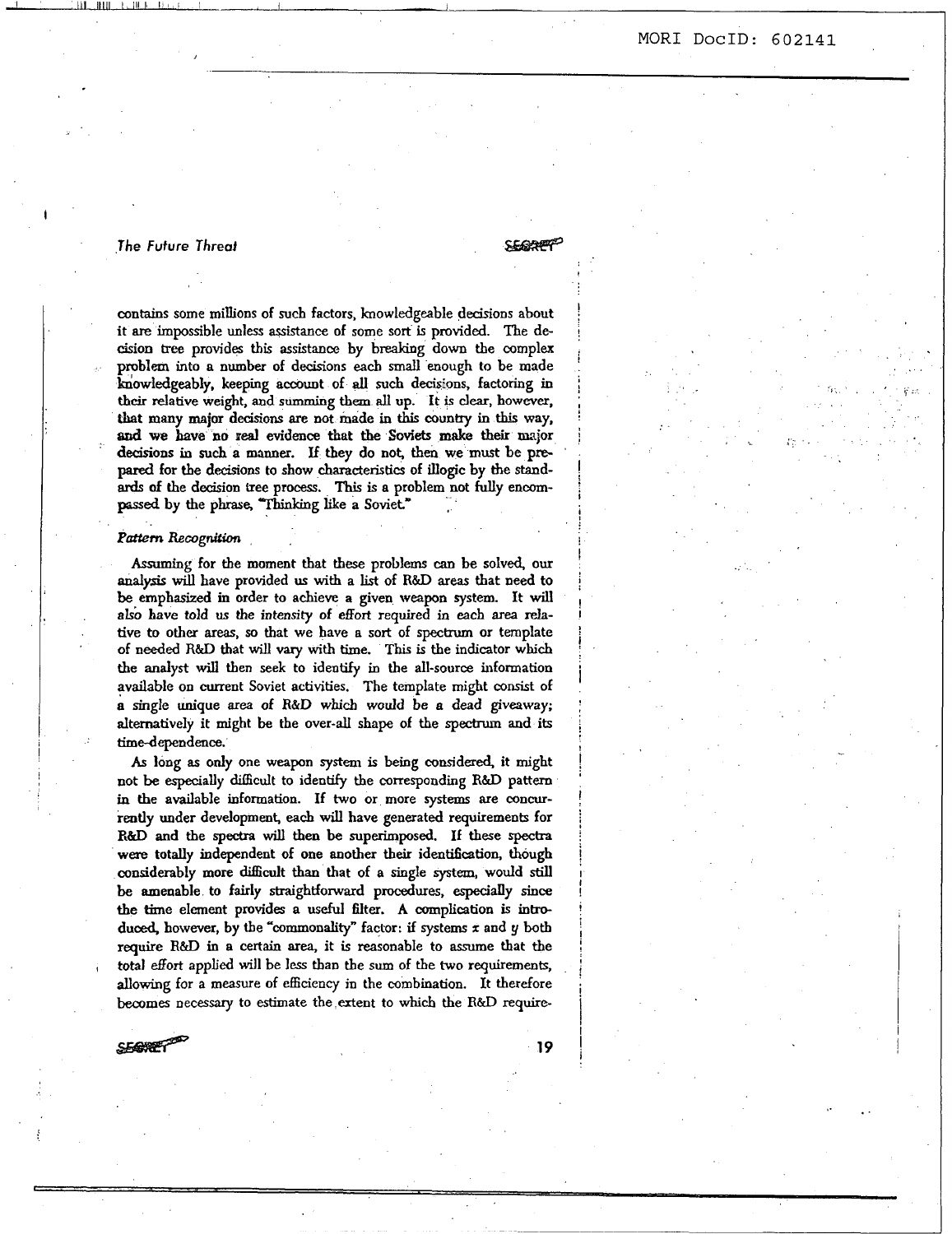#### The Future Threat

**SEGRA** 

20

ments for any system are modified by the codevelopment of other systems with similar needs.

Having predicted through this process the pattern of R&D needed for the several high-priority weapon systems which it is estimated the Soviets might logically wish to develop, the analyst will look at the information on their current activities and compare it with his predictions. This process, analogous to what is usually called "pattern recognition," requires that the available information first be corrected for various disturbances. First there is the background "noise" of R&D that would be in process regardless of the needs of any particular system, the work being done for pure scientific or technological purposes. Second, there may be deliberate distortion, as by suppression through classification, although it is hoped that the early research phases will not suffer significantly from suppression.

The comparison of predicted pattern with actuality then proceeds and yields an estimate with the following kind of wording:

There is a q percent probability that the Soviets have made the decision to develop weapon system x which will have such and such characteristics and capability and could be completed by the year blank.

Note that this estimate addresses only the decision to develop and does not attempt to wrestle with the decision to deploy or utilize.

Just as the inductive approach could not be totally stripped of deductive elements, so is the converse true. In working our way down a decision tree from the highest levels of national goals and policy through missions, weapon systems, etc., to the required R&D, we have thus far ignored any effect that research carried out for one system may have on another, unrelated system. Yet it is clear that scientific advances, no matter how generated or for what purpose, may significantly affect any system. In other words, any scientific advance acquires a life and influence of its own and can make possible new and different systems and capabilities which can be identified only by the application of inductive logic. At all times, then, these two methodologies must be carefully examined for their interrelationships and the effect each can have on the other.

A question frequently asked with respect to prediction is "How about the breakthrough?" The question points to a vulnerability in all prediction but involves an inherent contradiction. If a breakthrough is a major scientific achievement leading to totally new concepts which could not have been anticipated, it is unpredictable by definition and so cannot be factored into our projections in advance.